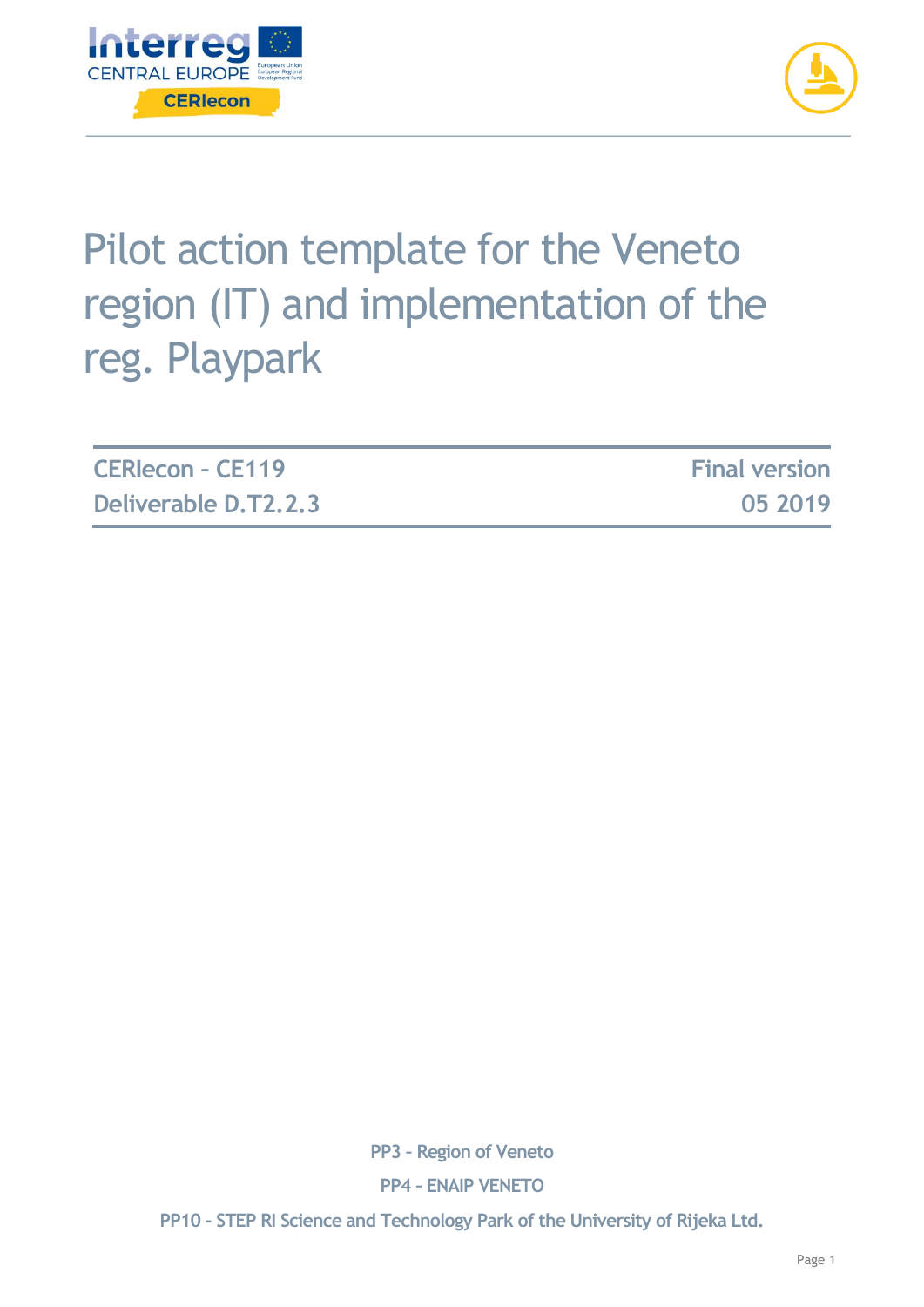



#### **1. MAIN TOPICS OF THE NATIONAL/REGIONAL/LOCAL SMART SPECIALISATION STRATEGY (RIS3)**

| What are the main economic and social<br>innovation topics of the relevant RIS3 for the<br>regional Playpark?     | The main economic and social topics in the Veneto<br>Region are:<br>New technologies for sustainable living                                                                                                                                                                                                                                                                                                                                                                                                                                                                                                                                                                |  |
|-------------------------------------------------------------------------------------------------------------------|----------------------------------------------------------------------------------------------------------------------------------------------------------------------------------------------------------------------------------------------------------------------------------------------------------------------------------------------------------------------------------------------------------------------------------------------------------------------------------------------------------------------------------------------------------------------------------------------------------------------------------------------------------------------------|--|
|                                                                                                                   | Cross-sector innovation area: new technologies for<br>sustainable buildings and cities, security and health.<br>Well-being in living environment, smart and sustainable<br>cities and buildings, security and health (technologies for<br>active life), cultural heritage<br>independent<br>and<br>regeneration.                                                                                                                                                                                                                                                                                                                                                           |  |
|                                                                                                                   | New technologies for the creative industries<br>Cross-sector innovation area: ICTs, new technologies and<br>materials for new products and services. Innovative<br>marketing and products' virtualisation, innovative and<br>eco materials, creative design, technologies for cultural<br>heritage valorisation.                                                                                                                                                                                                                                                                                                                                                           |  |
|                                                                                                                   | Advanced technologies for manufacturing<br>Cross-<br>sector innovation area for different manufacturing<br>sectors. New production and organisation models,<br>design<br>production<br>technologies,<br>advanced<br>and<br>automation, innovative and inclusive working space.<br>Providing healthy and safe food (agri-food) Producing<br>healthy and safe food products with minimised<br>environmental impact and with enhanced ecosystem<br>services, zero waste and adequate societal value. Smart<br>management of natural and energy resources, health,<br>nutrition and food security, sustainable and innovative<br>transformation process, product traceability. |  |
| How did the regional Playpark engage the<br>participants to develop viable business ideas to<br>fit these topics? | As initial Step, PP3 and PP4 implemented an analysis of<br>the regional context and the potential for innovation<br>The second step was focused on fostering RIS3<br>communication. Participants have been informed about<br>the need and meaning of smart specialisation strategies<br>in entrepreneurial discovery process, and about the<br>opportunity of exploiting each regional economic<br>opportunities and emerging trends. Each participant<br>received specific training on the specific RIS3 topics in<br>Veneto and in the other project's partner regions.                                                                                                  |  |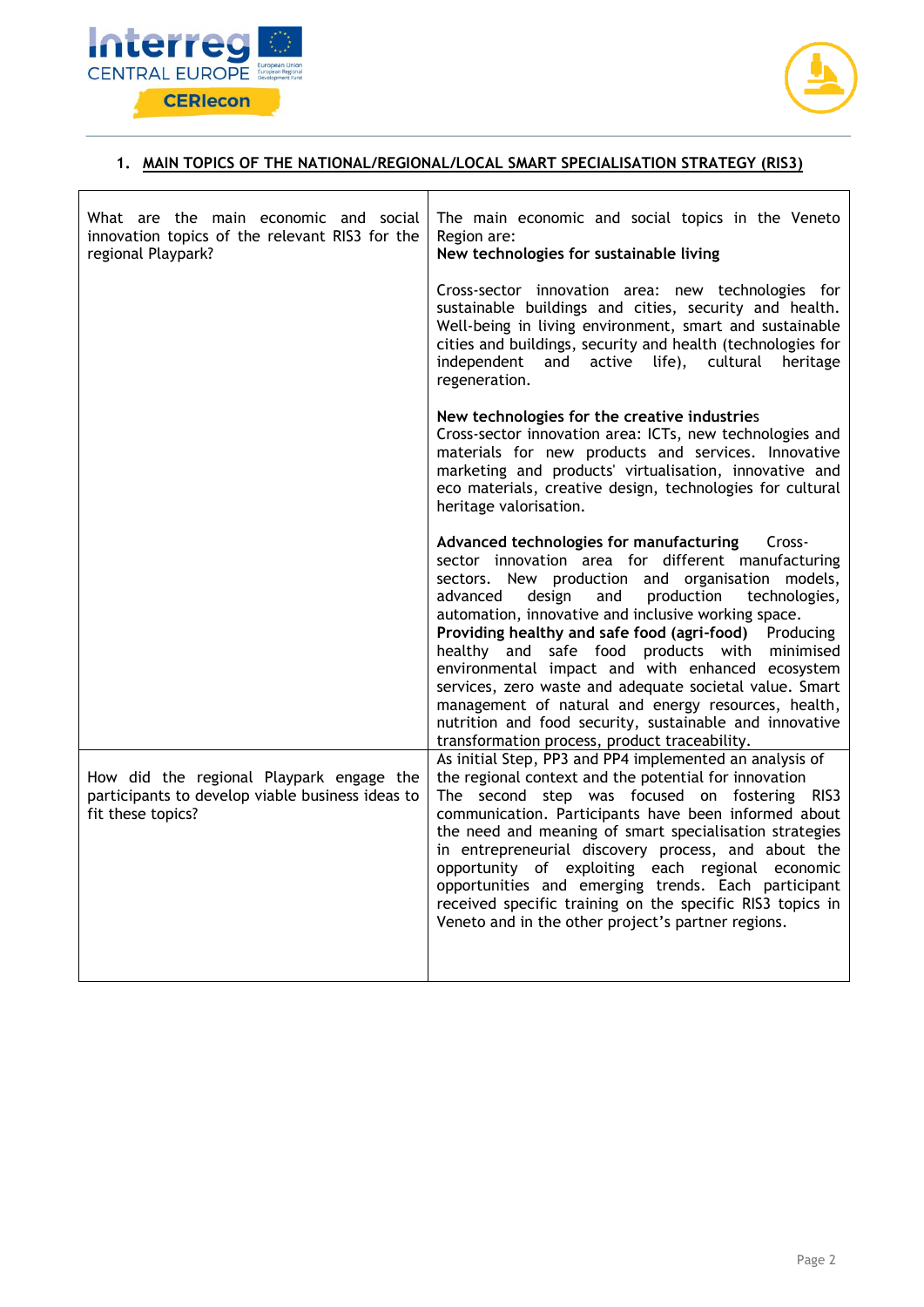



### **2. REGIONAL PLAYPARK TARGET GROUP**

Description of the Regional Playpark's Target Group:

#### **3. REGIONAL PLAYPARK IDEA GENERATION LABS**

| When and where did IGL take place?   | PP3 and PP4 have decided to allow free access to the<br>playpark to the participants every day during the entire<br>duration of the project. According to the project's<br>schedule regular workshops for the idea generation<br>have been organized in order to allow new potential<br>entrepreneurs to join the Playpark community. This<br>allowed the sharing of the results achieved by the<br>initially selected participants and allowed a process of<br>continuous evaluation of business ideas. The IGL<br>scheme of operation was repeated for each of the<br>cohorts. The trainings were mainly organized at the<br>Playpark and at the local stakeholder structures that<br>declared their interest in participating in the activities,<br>sharing their knowledge. Guided tours were also<br>organized to other facilities that encourage the<br>generation of innovative ideas at local companies. |
|--------------------------------------|------------------------------------------------------------------------------------------------------------------------------------------------------------------------------------------------------------------------------------------------------------------------------------------------------------------------------------------------------------------------------------------------------------------------------------------------------------------------------------------------------------------------------------------------------------------------------------------------------------------------------------------------------------------------------------------------------------------------------------------------------------------------------------------------------------------------------------------------------------------------------------------------------------------|
|                                      | Meetings were also organized at local universities.                                                                                                                                                                                                                                                                                                                                                                                                                                                                                                                                                                                                                                                                                                                                                                                                                                                              |
| Short summary of IGL content/agenda: | Concerning the IGL content/ agenda, Regional Playpark<br>staff and the training team developed a training<br>workshop content and agenda in order to successfully<br>organize and run the Idea generation process in the<br>Playpark. The style of the training was practice<br>oriented and was leveraged with reading materials,<br>tools and other sources (books, webinars, YouTube)<br>Playparkees were trained in order to get the tools<br>needed to generate viable business ideas. Moreover                                                                                                                                                                                                                                                                                                                                                                                                             |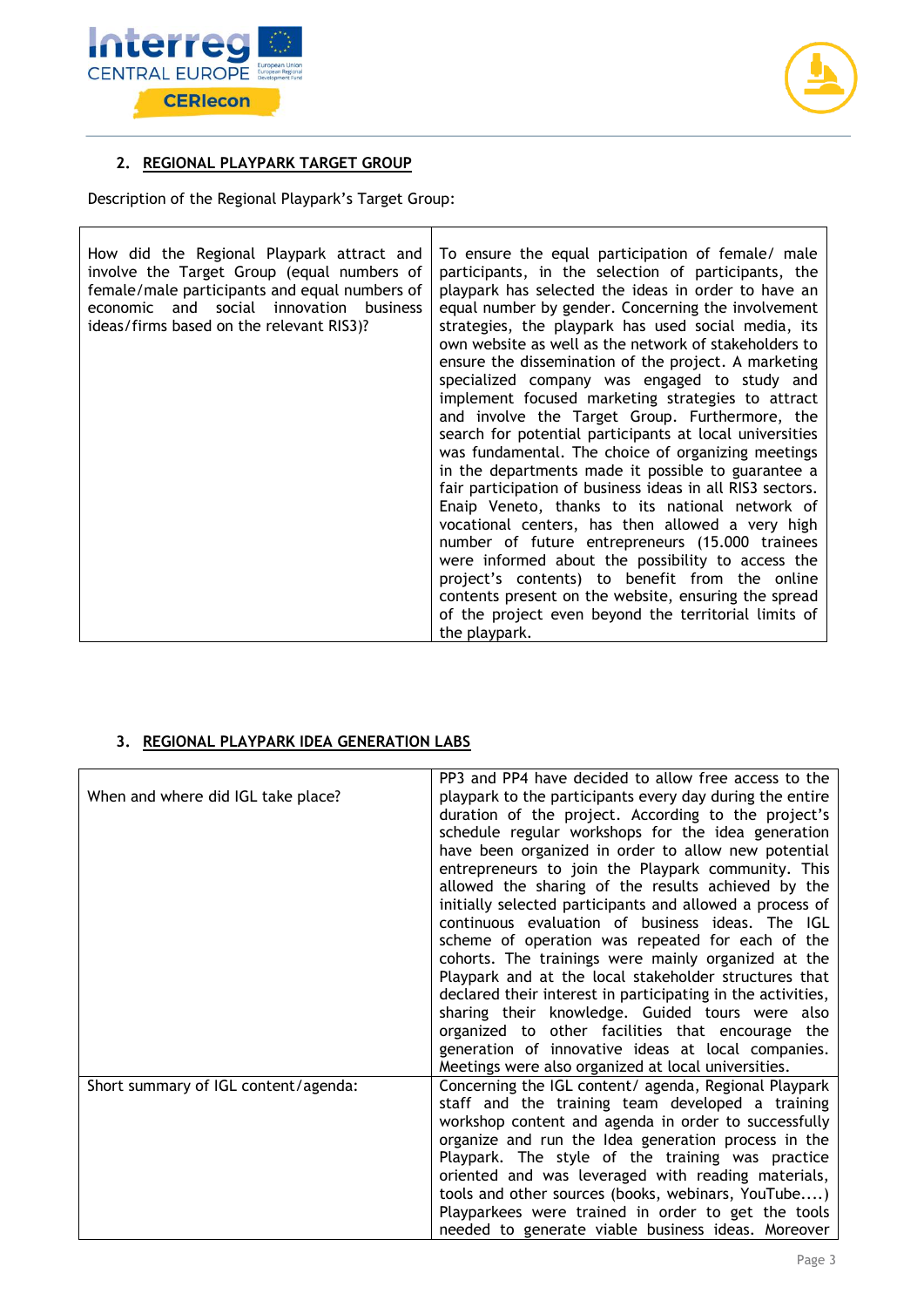



|                                                                                                                     | they received specific trainings in entrepreneurial,<br>management and legal skills needed for a startup.<br>Specific Startup development and growth tools were<br>also presented, mainly during the first cohort, more<br>on already developed business ideas.<br>focused<br>Additional legal training was requested by some of the<br>participants in the field of trade mark protection.<br>A specific training was focused on decision making<br>The training aimed at allowing<br>process.<br>the<br>participants to undergo the whole idea generation<br>process. The intermediate part of the training was<br>focused on the creation of a business plan.<br>Final topics of the training were prototyping and<br>pitching, to be considered as a teambuilding measure.<br>In order to save time and make the training as<br>practicable as possible each participant received<br>personal and individual training online (via conf-call).<br>of organized training allowed<br>This<br>the<br>way<br>participation of disabled participants and participants<br>with difficulties in attending regular trainings. The<br>training schedule was organized on a weekly plan, but<br>Playparkees had the possibility to use the playpark<br>premises every day,<br>using pc's<br>and<br>internet<br>connection. |
|---------------------------------------------------------------------------------------------------------------------|---------------------------------------------------------------------------------------------------------------------------------------------------------------------------------------------------------------------------------------------------------------------------------------------------------------------------------------------------------------------------------------------------------------------------------------------------------------------------------------------------------------------------------------------------------------------------------------------------------------------------------------------------------------------------------------------------------------------------------------------------------------------------------------------------------------------------------------------------------------------------------------------------------------------------------------------------------------------------------------------------------------------------------------------------------------------------------------------------------------------------------------------------------------------------------------------------------------------------------------------------------------------------------------------------------------------|
| Describe shortly application procedure for the<br>regional Idea Generation Lab?                                     | The application procedure for idea generation lab and<br>for the six months training was focused to ensure<br>maximum participation in the events. PP3 and PP4<br>have prepared an expressly dedicated online page,<br>indicating the requirements and characteristics of the<br>offer. Moreover, application forms were distributed<br>both at the playpark and at the main stakeholders. The<br>distribution to the various departments of the<br>universities present in the area has made it possible to<br>inform all the potential participants interested in the<br>different RIS3 topics                                                                                                                                                                                                                                                                                                                                                                                                                                                                                                                                                                                                                                                                                                                    |
| Describe shortly application procedure and<br>selection criteria for the six-months regional<br>training programme? | The application procedure for idea generation lab and<br>for the six months training was focused to ensure<br>maximum participation in the events. PP3 and PP4<br>have prepared an expressly dedicated online page,<br>indicating the requirements and characteristics of the<br>offer. Moreover, application forms were distributed<br>both at the playpark and at the main stakeholders. The<br>distribution to the various departments of the<br>universities present in the area has made it possible to<br>inform all the potential participants interested in the<br>different RIS3 topics                                                                                                                                                                                                                                                                                                                                                                                                                                                                                                                                                                                                                                                                                                                    |

## **4. REGIONAL PLAYPARK SUPPORTING METHODOLOGY**

|                              | What final outcomes from the participants The outcomes obtained at the end of the training      |
|------------------------------|-------------------------------------------------------------------------------------------------|
|                              | were expected by the regional Playpark after   period are absolutely satisfactory. The training |
| the six-month training?      | allowed the majority of the participants to start their                                         |
| Are those outcomes achieved? | own business. All participants during the training found                                        |
| If yes, how?                 | elements of non-viability of the business idea and had                                          |
|                              | the possibility to enhance the positive aspects of their                                        |
|                              | idea. The initial ideas of all the participants underwent                                       |
|                              | an evolution during the training. The skills acquired                                           |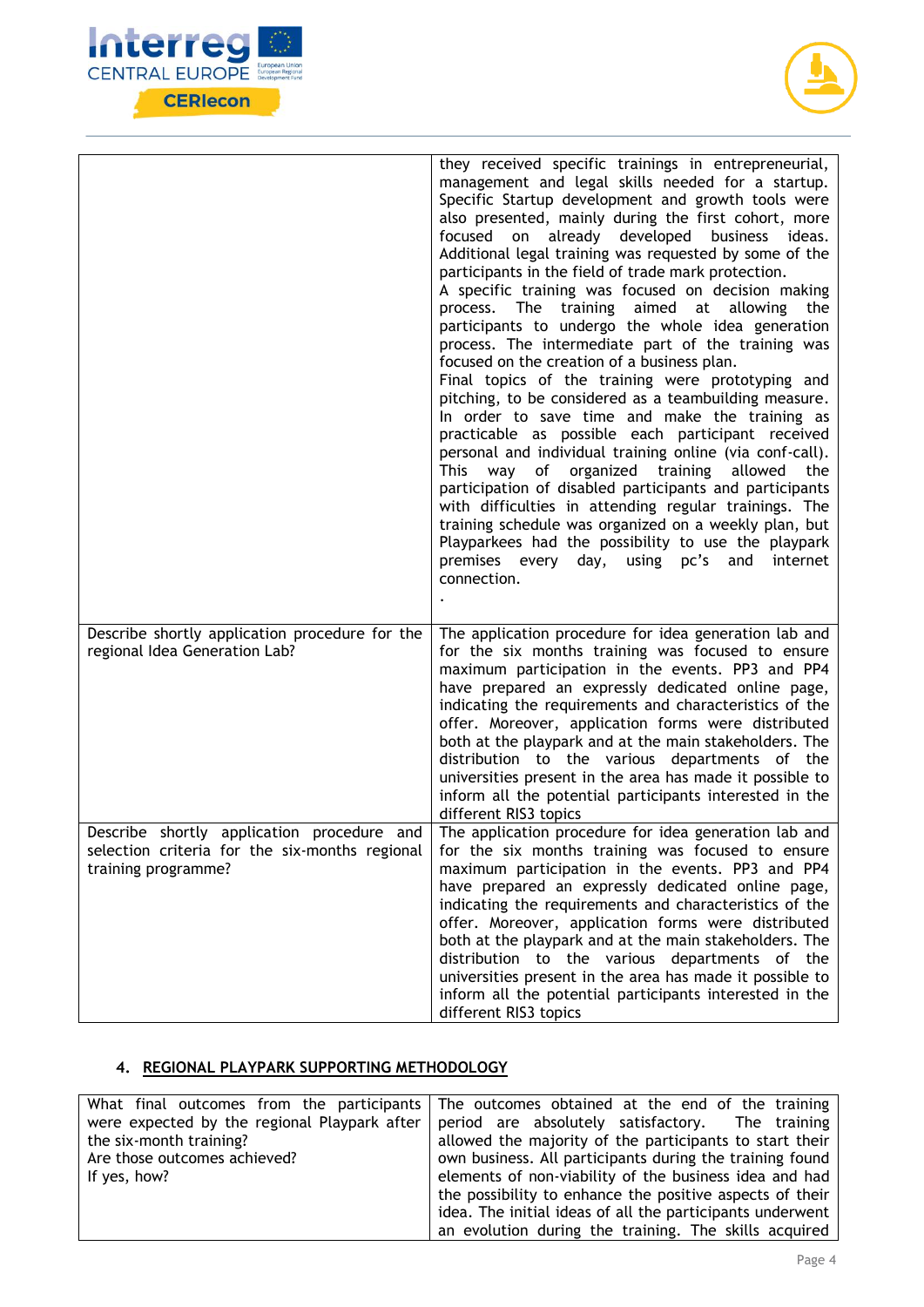



|                                                                                                           | during the course allowed them to implement<br>sustainable business plans. At the end of the first<br>cohort, focused on already structured business ideas,<br>80% participants put their ideas on the market.<br>International exchanges and the transactional aspect of<br>the project have made the CERI initiative unique in the<br>sector. To date, there are no other initiatives in the<br>region that present this aspect of transnationality. This<br>element was among the aspects most appreciated by<br>the participants. During the following cohorts, more<br>focused on the business idea generation, a great<br>interest emerged in the acquisition of the skills offered<br>by the project. The meeting with real entrepreneurs<br>and the possibility of pitching their own business idea<br>has made possible a unanimous positive judgment on<br>the project and on the results achieved.                                                                           |
|-----------------------------------------------------------------------------------------------------------|-----------------------------------------------------------------------------------------------------------------------------------------------------------------------------------------------------------------------------------------------------------------------------------------------------------------------------------------------------------------------------------------------------------------------------------------------------------------------------------------------------------------------------------------------------------------------------------------------------------------------------------------------------------------------------------------------------------------------------------------------------------------------------------------------------------------------------------------------------------------------------------------------------------------------------------------------------------------------------------------|
| What were the contents/topics of the six-<br>month training?                                              | The contents/ topics of the training slots were<br>delivered by existing permanent staff and external<br>experts. Lectures were organized in morning session                                                                                                                                                                                                                                                                                                                                                                                                                                                                                                                                                                                                                                                                                                                                                                                                                            |
| (short description in bullet points with<br>workshop topics, consultations hours and other<br>activities) | 9.00-13.00<br>and<br>afternoon<br>sessions<br>14.00-16.00.<br>Contents can be summarized as follows: -Creativity -<br>Teambuilding<br>-Sources<br>Innovation<br>-Customer<br>of<br>understanding - Concept of customers, users and<br>beneficiaries, differences and common elements<br>- market understanding -Customer/User Experience<br>mapping -Value proposition design -Value proposition<br>canvas -Strategy canvas -Empathy mapping -Business<br>Generation<br>-Business<br>model<br>Model<br>canvas<br>Sustainability-driven entrepreneurship - concept &<br>competences -Sustainability -<br>Concept of testing, evidence-based decision making<br>and pivoting - testing methods - Tool for strategic<br>management and startup market deployment<br>$\sim$ $\sim$<br>-Financing of the<br>Marketing coordination tool<br>entrepreneurial project Concept: Key topics of funding<br>needs and sources - Pitching of the idea - Legal issues                                 |
| Which training tools were used?                                                                           | Main tools used were: Value proposition canvas<br>for<br>understanding<br>comparison<br>Tool<br>and<br>οf<br>product/service value proposition and customers'<br>needs and Wants Strategy canvas<br>Tool for value proposition competitive comparison and<br>improvement. - Empathy mapping - Business model<br>canvas - Tool for business model analysis, creation,<br>change and improvement - The Living Wall<br>Testing and learning card - Disruptive innovation<br>Concept of disruption - disruptive and sustainable<br>innovations, causes, differences and key features,<br>guide for commercialization strategy - One-page<br>strategy<br>Tool for strategic management and startup market<br>deployment - Marketing coordination tool<br>Tool for integration of marketing activities across<br>various channels, markets and seasons<br>- tool: Cost<br>based pricing - Concept: value / competition-based<br>pricing - Playpark Xchange e-tool - Entrepreneur RIS3<br>app. |
| Timeline of the six-month training at the<br>regional Playpark:                                           | Timeline of the six-month training at the regional<br>Playpark was organized organized in line with the<br>project's GANTT chart. During the first cohort it was                                                                                                                                                                                                                                                                                                                                                                                                                                                                                                                                                                                                                                                                                                                                                                                                                        |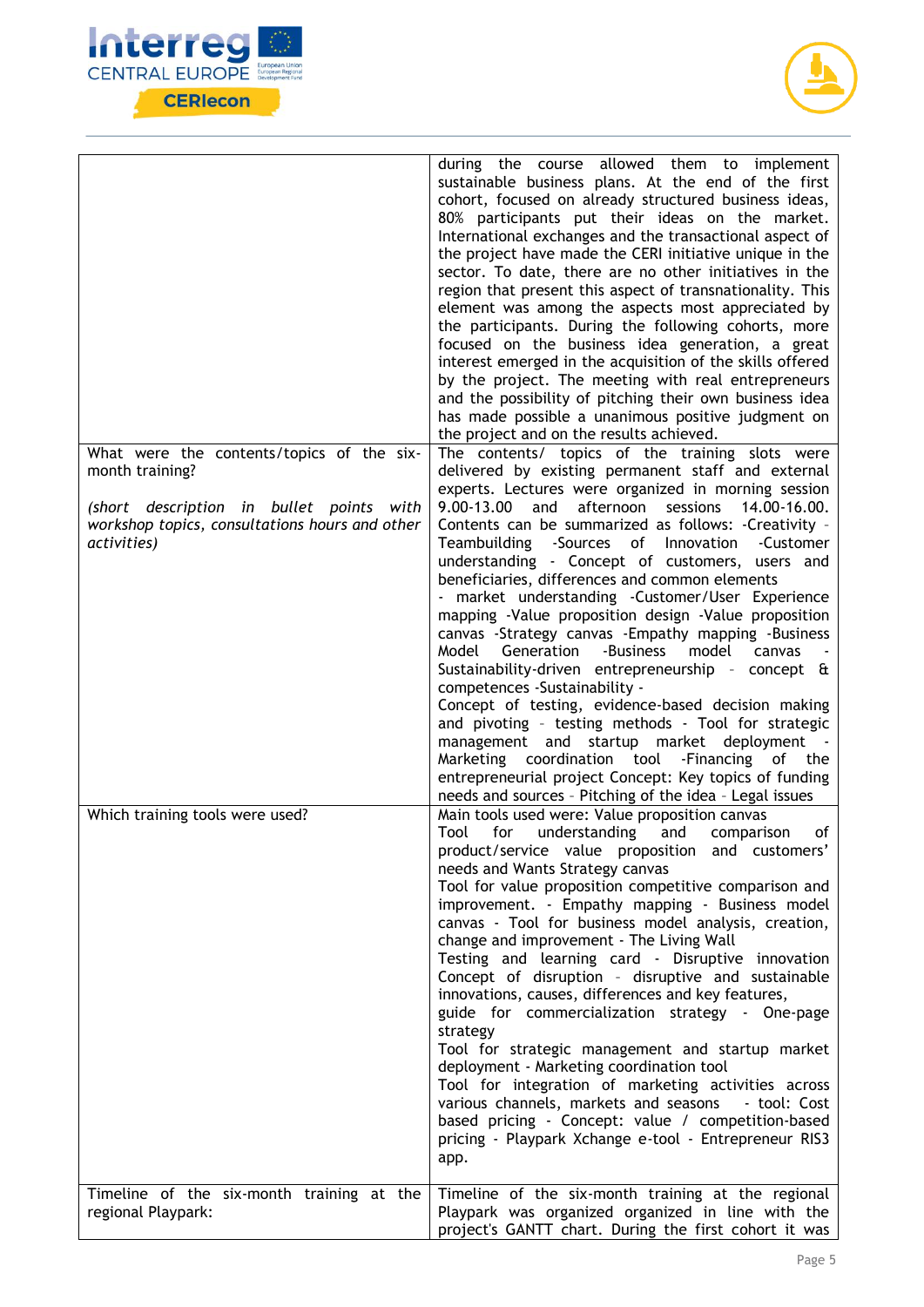



| (short description in bullet points with exact<br>dates of $1^{st}$ , $2^{nd}$ , $3^{rd}$ cohort - Idea Lab, cohort<br>start, exchanges, consultations etc.) | necessary to lengthen the selection times of external<br>experts who then ensured the realization of the<br>training. The same staff was then used for subsequent<br>cohorts. Even the Idea generation labs were built in<br>compliance with and in compliance with the plan<br>originally planned.                                                                                                                                                                                                                                                                                                                 |
|--------------------------------------------------------------------------------------------------------------------------------------------------------------|---------------------------------------------------------------------------------------------------------------------------------------------------------------------------------------------------------------------------------------------------------------------------------------------------------------------------------------------------------------------------------------------------------------------------------------------------------------------------------------------------------------------------------------------------------------------------------------------------------------------|
| What kind of support the regional Playpark<br>provide after the six-month training?                                                                          | PP3 and PP4 have decided to keep the playpark<br>operational. Enaip Veneto has guaranteed the<br>availability of the physical spaces dedicated to the<br>Playpark in Verona. The Playpark manager, employed<br>at PP4, will maintain the role of manager for the<br>activities of valorisation and promotion<br>of<br>entrepreneurial initiatives aimed at young people. The<br>network of external experts has declared its willingness<br>to guarantee assistance and consultancy to the subjects<br>who participated in the project, in order to allow the<br>sustainability of the projects born with CERIecon. |

# **5. REGIONAL PLAYPARK FUNDING INITIATIVES**

| Did regional Playpark help the participants to<br>find money to finance their business ideas? If<br>yes, how?                  | The preparation of a valid business plan is an essential<br>condition for accessing finance. The playpark has<br>therefore contributed in a decisive way to the<br>procurement of capital for the project participants.                                                                                                                                                                                                                                                        |
|--------------------------------------------------------------------------------------------------------------------------------|--------------------------------------------------------------------------------------------------------------------------------------------------------------------------------------------------------------------------------------------------------------------------------------------------------------------------------------------------------------------------------------------------------------------------------------------------------------------------------|
| List the names and contact details of funding<br>initiatives that cooperate with the regional<br>Playpark (if there are such): | Fondo di garanzia - Sezione speciale Regione Veneto<br>POR FESR 2014-2020                                                                                                                                                                                                                                                                                                                                                                                                      |
|                                                                                                                                | The interventions of the Special Section Veneto Region<br>POR FESR 2014-2020 are aimed at strengthening the<br>intervention of the Guarantee Fund in favor of the<br>beneficiary companies of the region.                                                                                                                                                                                                                                                                      |
|                                                                                                                                | Fondo di rotazione per le imprese artigiane - L.R.<br>2/2002 art. 21<br>The revolving fund gives access to the credit of craft<br>businesses through a zero-rate funding, generally equal<br>to 50% of the loan, which involves an equal percentage<br>reduction in the interest rate. The underlying loan<br>cannot be less than $\epsilon$ 25,000, nor more than $\epsilon$ 300,000<br>$-L.R. 2/2002.$<br>The application must be submitted to the Veneto<br>Sviluppo S.p.A. |
|                                                                                                                                | Contributi per la costruzione e il restauro di<br>imbarcazioni in legno tipiche e tradizionali della laguna<br>di Venezia - L.R 1/1996<br>The beneficiaries are the SMEs, with operational                                                                                                                                                                                                                                                                                     |
|                                                                                                                                | headquarters in the Veneto Region and concessionaires<br>of the "Traditional and typical wooden boats in the<br>Venice lagoon" brand, for the construction and<br>restoration of typical and traditional wooden boats of<br>the Venice lagoon - L.R. 1/1996.                                                                                                                                                                                                                   |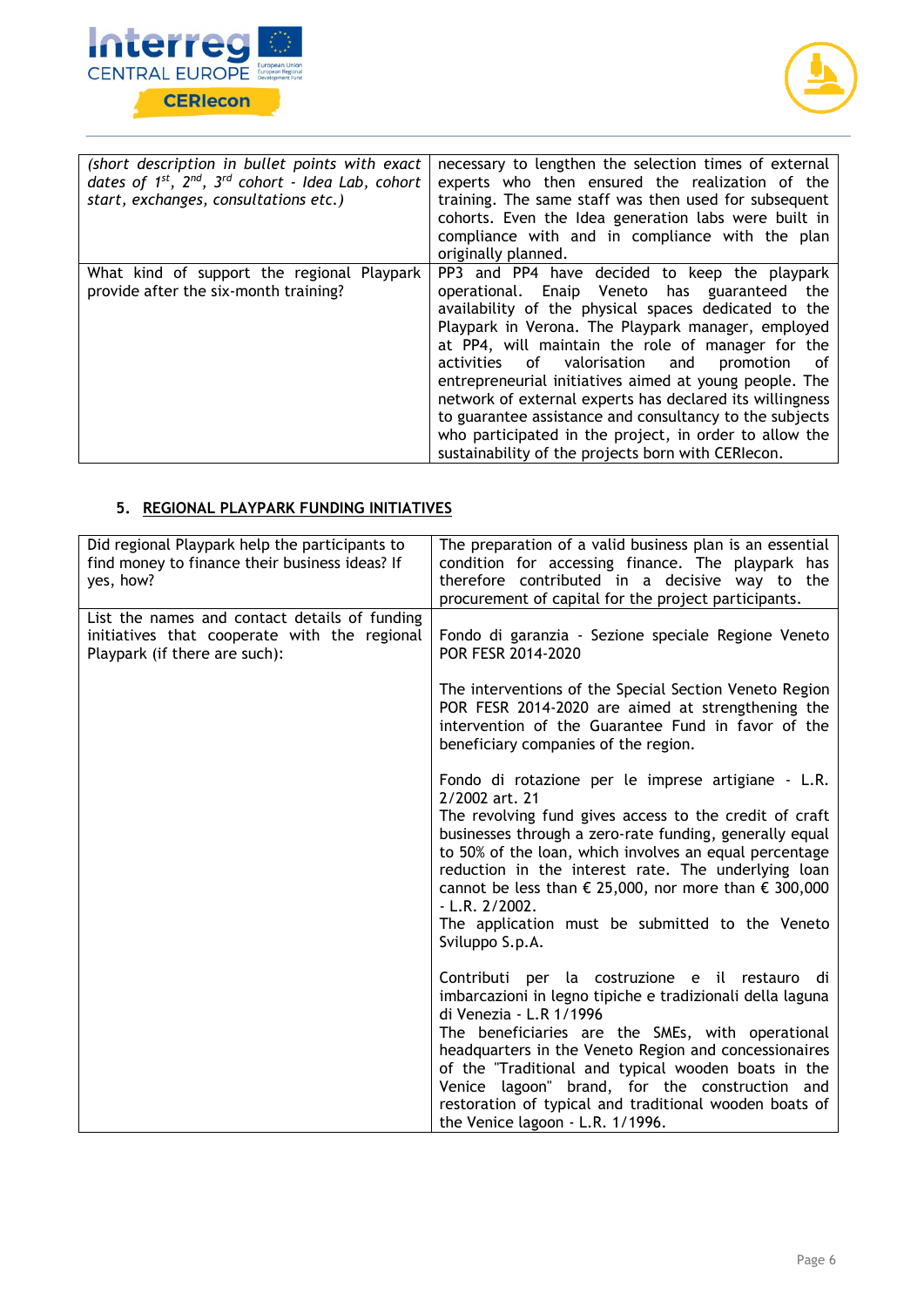



Overview and information/guidance about funding initiatives and how they will support the participants in bringing their ideas/firms to market:

| Funding initiatives and<br>sources/managing authority                                                                                        | Target groups - eligible<br>beneficiaries                                                                                                                                                                                                                                                                                                                                                                                             | Identified best practices and<br>deficiencies |
|----------------------------------------------------------------------------------------------------------------------------------------------|---------------------------------------------------------------------------------------------------------------------------------------------------------------------------------------------------------------------------------------------------------------------------------------------------------------------------------------------------------------------------------------------------------------------------------------|-----------------------------------------------|
| Fondo di garanzia - Sezione<br>speciale Regione Veneto POR<br>FESR 2014-2020                                                                 | <b>The</b><br>of<br>the<br>interventions<br>Special Section Veneto Region<br>POR FESR 2014-2020 are aimed<br>strengthening<br>the<br>at<br>intervention of the Guarantee<br>Fund<br>in<br>favor<br>0f<br>the<br>beneficiary companies of the<br>region.                                                                                                                                                                               | n.a.                                          |
| Fondo di rotazione per<br>le I<br>artigiane<br>L.R.<br>imprese<br>$\sim 100$<br>2/2002 art. 21                                               | revolving fund<br><b>The</b><br>gives<br>access to the credit of craft<br>businesses through a zero-rate<br>funding, generally equal to<br>50%<br>of the loan, which<br>involves an equal percentage<br>reduction in the interest rate.<br>The underlying loan cannot be<br>less than € 25,000, nor more<br>than € 300,000 - L.R. 2/2002.<br><b>The</b><br>application<br>must<br>be<br>submitted to the<br>Veneto<br>Sviluppo S.p.A. | n.a.                                          |
| Contributi per la costruzione e<br>il restauro di imbarcazioni in<br>legno tipiche e tradizionali<br>della laguna di Venezia - L.R<br>1/1996 | The beneficiaries are the<br>SMEs, with operational<br>headquarters in the Veneto<br>Region and concessionaires of<br>the "Traditional and typical<br>wooden boats in the Venice<br>lagoon" brand, for the<br>construction and restoration of<br>typical and traditional wooden<br>boats of the Venice lagoon -<br>L.R. 1/1996                                                                                                        | n.a.                                          |